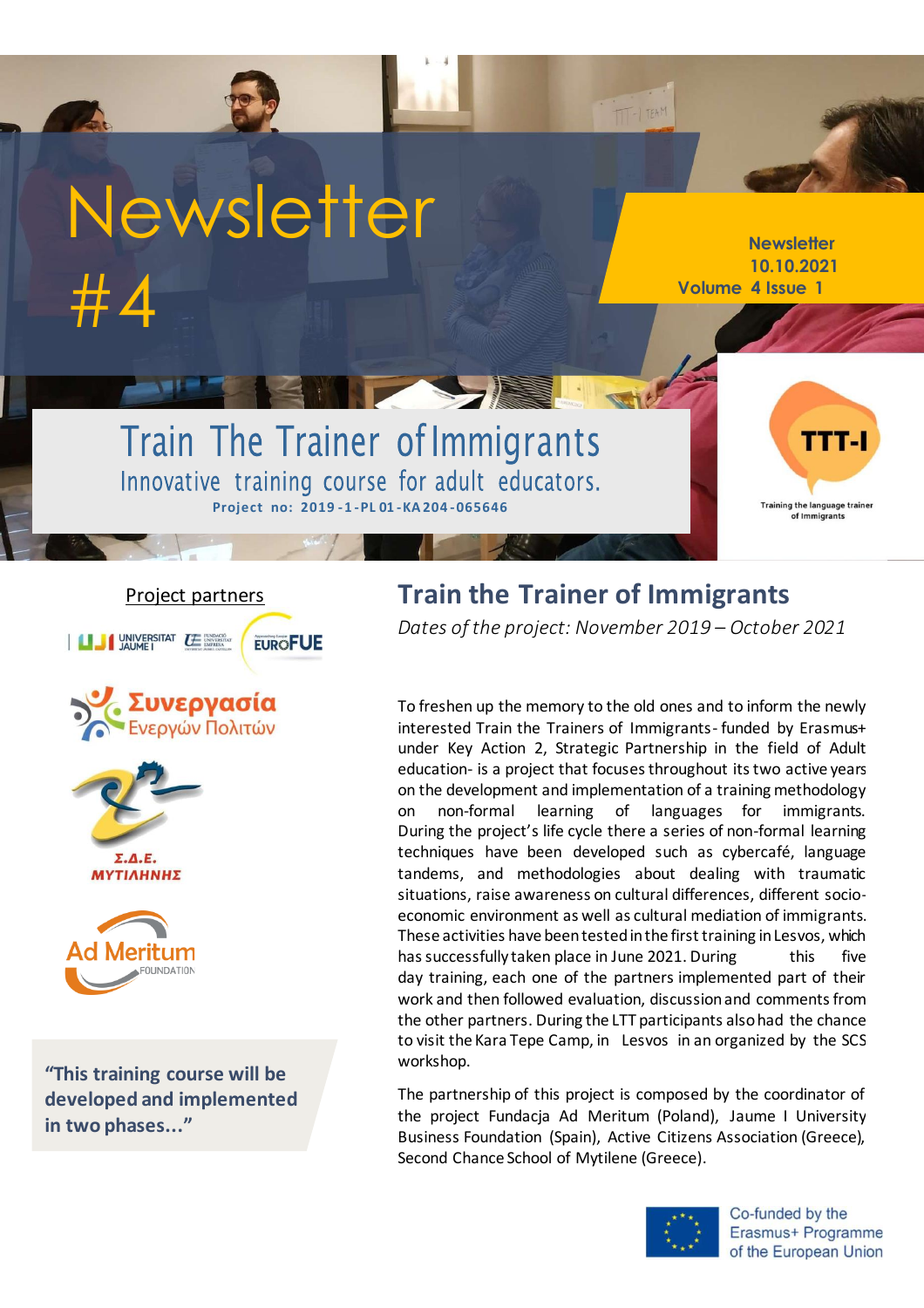# **Train The Trainer of Immigrants**

### **LTT 2 - Spain (2021) Page 2**

#### **Training LTT Castelló, Spain**

*The Erasmus + TTT-I project has organized a training week in the FUE-UJI. From the 13th to the 17th of September, the FUE-UJI, has hosted in Castelló this training activity that has brought together trainers from the different partner organisations in Greece, Spain and Poland. This training week has marked the start-up point of the online platform Cyber Café, developed within the framework of the project, to offer resources training courses in languages to trainers of trainers of immigrants, refugees and people at risk of social exclusion.*

*Please describing picture. different partner organizations of this Erasmus + project have given the Please describing picture. gender equality, the European socio-economic environment, the Pilar Safont, Vice-Rector for Language Promotion and Equality at the Universitat Jaume I, has been the in charge of welcoming the participants, as well as inaugurating this training week, accompanied by Gloria Serra, general manager of the FUE-UJI. Representatives of the training sessions, that follow non-formal learning methodologies around language café, in addition to training in the use of the online platform Cyber Café, where to find more resources.*

*Moreover, the attendees have also enjoyed a series of workshops and cultural visits. Among them, they have been able to enjoy the workshop given by the NGO of Castellón Ilewasi, who has presented his activities of a social nature to the participants in the training. They have also visited the Unfinished Museum of Urban Art (MIAU) of Fanzara, through which they have been able to observe how art can reactivate rural areas.*



**You can also find information about our project on our Facebook page @Train The language Trainer of Immigrants TTT-I**



**4**





**"…the training sessions follow non-formal learning methodologies"**